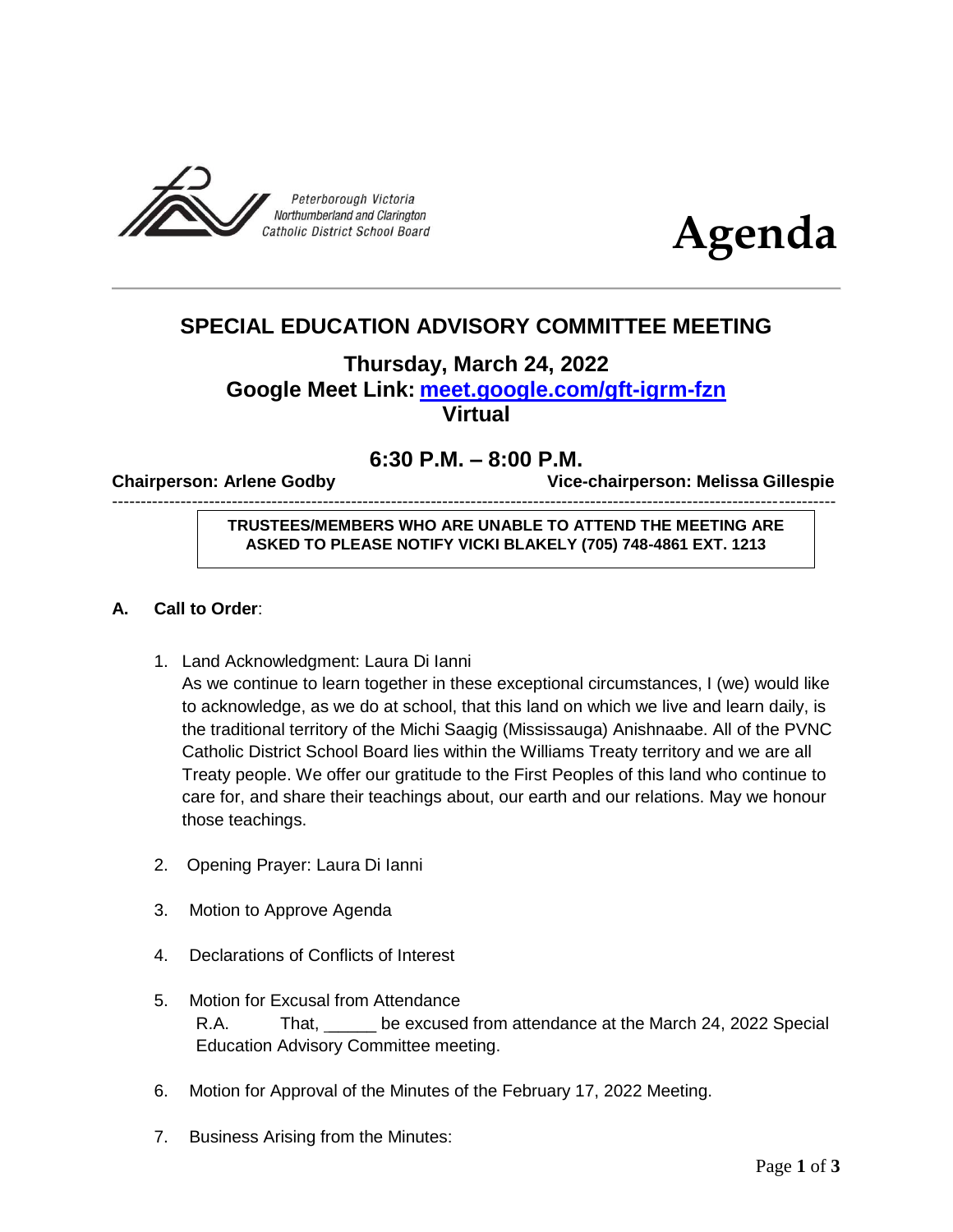#### **B. Recommended Actions/Presentations**:

- 1. Remarks: Chairperson, Arlene Godby
- 2. Remarks: Superintendent of Learning/Special Education Services, Jeannie Armstrong
- 3. Update from Trustee: Helen McCarthy

## **C. Discussion Items:**

- A. SEAC Meeting Presentation:
	- 1. Equity Census Update Sandra Connolly & Peter Bagnall Learning Consultants (Faith/Equity/MiSA)

From Presentation:

- i. What are the key learnings from the presentation?
- ii. What do parents need to know?
- iii. What options exist to get this information to parents?
- iv. How can SEAC support parents in this process?
- v. What can your associations/organizations add specifically to the learning today if any?
- vi. What should be sent out to families in the DID YOU KNOW from SEAC?
- B. Correspondence Items:
	- 1. Resignation from SEAC Melissa Gillespie
	- 2. Thunder Bay Catholic District School Board Bill 172 An Act in Relation to Fetal Alcohol Spectrum Disorder (FASD)
	- 3. Waterloo Region District School Board Support for Bill 172 An Act in Relation to Fetal Alcohol Spectrum Disorder (FASD)
	- 4. Durham District School Board Change to definition of "Disability" and supporting Bill 172
	- 5. Dufferin-Peel Catholic District School Board COVID-19 Regulations
	- 6. Renfrew County Catholic District School Board Nursing Shortage
	- 7. Renfrew County Catholic District School Board Online Learning Supports and Universal Design for Learning
	- 8. Halton Catholic District School Board PPM 81 Provision of Health Support Services in School Settings in 2021-2022: New Expectations
- C. Information Items:
	- 1. PVNCCDSB Board of Trustee Minutes and Agendas <https://www.pvnccdsb.on.ca/our-board/board-meetings/>